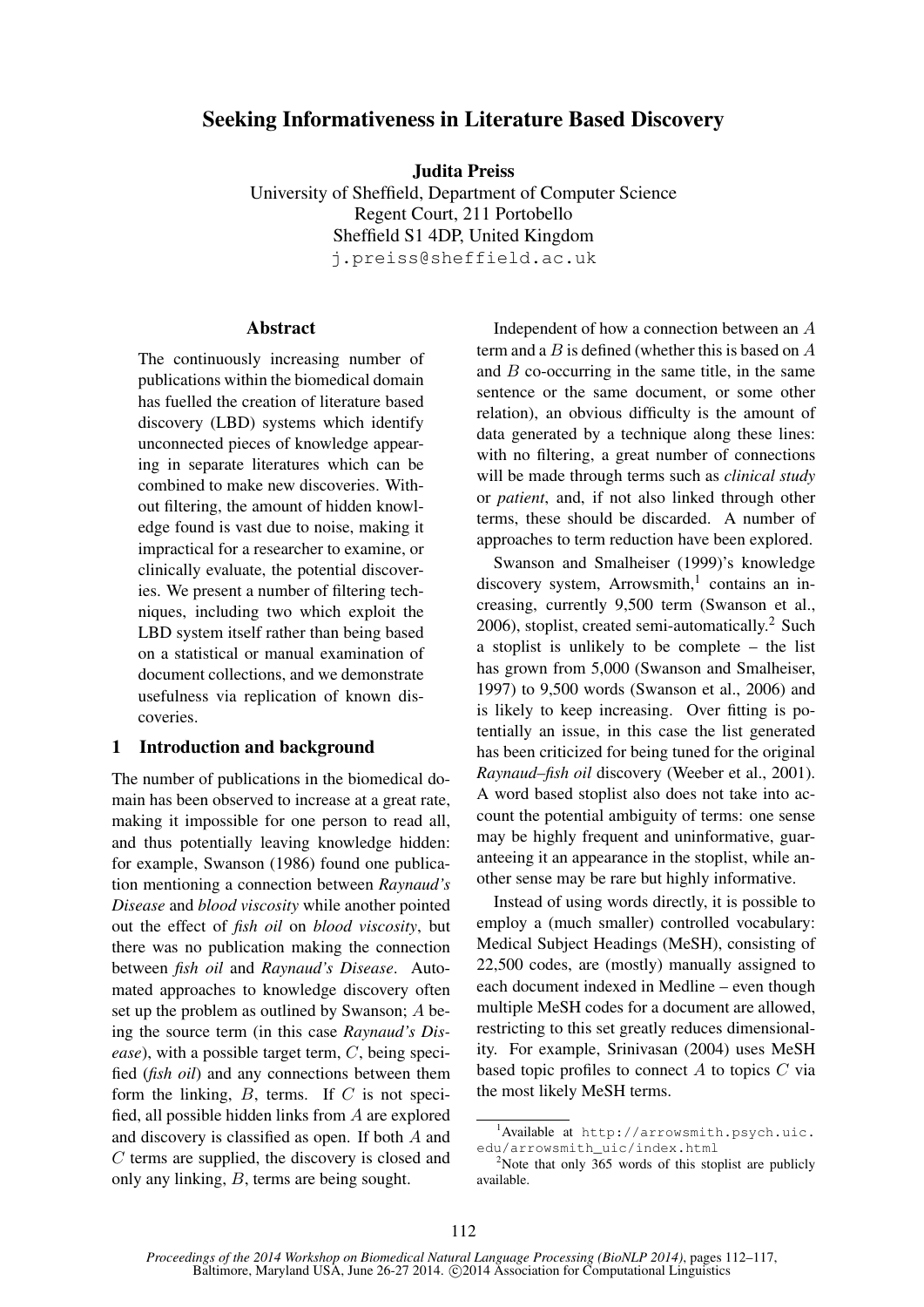Keeping entire vocabularies is possible if topics are limited, for example, Fleuren et al (2011) extract statistics regarding gene co-occurrence, and restricts their hidden knowledge generation to biological mechanisms related to them.

Another difficulty in using word vocabularies is the necessary identification of multiwords, Weeber at al.  $(2001)$  avoid previously tried *n*-gram techniques (e.g. (Gordon and Lindsay, 1996)) by switching knowledge discovery to UMLS Concept Unique Identifiers (CUIs). Using MetaMap (Rindflesch and Aronson, 1994) to assign CUIs to texts discards non content words (CUIs only exist for concepts), resolves ambiguity and deals with multiwords in one, thus reducing the number of terms considered in later stages. Weeber et al. also exploit the broad subject categories that UMLS assigns to each CUI, which allow the authors to perform domain specific filtering to reduce dimensionality. This they do on a per search basis, tuning the filtering to the replication experiments presented.

Dimensionality reduction can also be performed at the relation level. Swanson's (1997) original work deemed two terms connected if they both appeared in the title of an abstract – titles were thought to be the most informative, and descriptive, part of each article. As the number of abstracts explored during the knowledge discovery process increased, and connections were extended to whole abstracts (rather than titles only), the amount of hidden knowledge generated increased dramatically and with it did the need for term and connection filtering.

Hristovski et al (2006) argue for filtering within the relation definition – co-occurrence does not provide any basis for a relation between two terms, no underlying semantic reason, and thus, as well as leading to many spurious links, it yields no justification for a hidden connection that is found. They extract subject-relation-object triples, with relations such as *treats* or *affects* forming their UMLS concept relations, leading to a much smaller number of (more accurate) relations to derive hidden knowledge from.

While re-ranking (placing the most 'useful' links at the top of the list) the resulting hidden knowledge is clearly valuable, removing terms from consideration prior to identifying hidden knowledge will reduce the computational load as well as avoid noisy hidden knowledge being

produced and possibly accidentally being highly ranked.

We explore a number of filtering approaches including two novel techniques which can be integrated into any method designed using the Swanson framework, and we compare these against previously explored filtering methods. Section 2 outlines our knowledge discovery approach, Section 3 presents a number of filtering approaches with Section 4 discussing results based on replication of existing knowledge and Section 5 draws our conclusions.

# 2 Knowledge discovery system

There are two main components which define an LBD system created following the Swanson framework: the terms and the relations. Based on arguments presented in Section 1, our system employs UMLS CUIs as produced by SemRep (Rindflesch and Fiszman, 2003), a natural language processing system which identifies semantic relations in biomedical text. $3$ 

SemRep extracts relation triples from text by running a set of rules over the output of an underspecified parser. The rules, such as the mapping of *treatment* to TREATS, map syntactic indicators to predicates in the Semantic Network. Further restrictions are imposed regarding the permissibility of arguments, the viability of the given propositions, and other syntactic constraints, resulting in relations such as

• Epoprostenol TREATS Raynaud Phenomenon

• blood rheology DIAGNOSES Raynaud Disease

Each triple is also output with the corresponding CUIs.

All 29 non negative relations were extracted (such as AFFECTS, ASSOCIATED WITH, INTER-ACTS\_WITH, ...), while negative relations (such as NEG AFFECTS, NEG ASSOCIATED WITH, NEG INTERACTS WITH, . . . ) were dropped. The extracted relations form the connections between CUIs: i.e., the set of linking CUIs  $B$  is created by following all SemRep links from the CUI A, which lead to C through another SemRep relation.

<sup>&</sup>lt;sup>3</sup>In this work, the SemRep annotated Medline data, database semmedVER24 (processed up to November 2013) run over 23,319,737 citations to yield 68,000,470 predications, was downloaded from http://skr3.nlm.nih. gov and used throughout.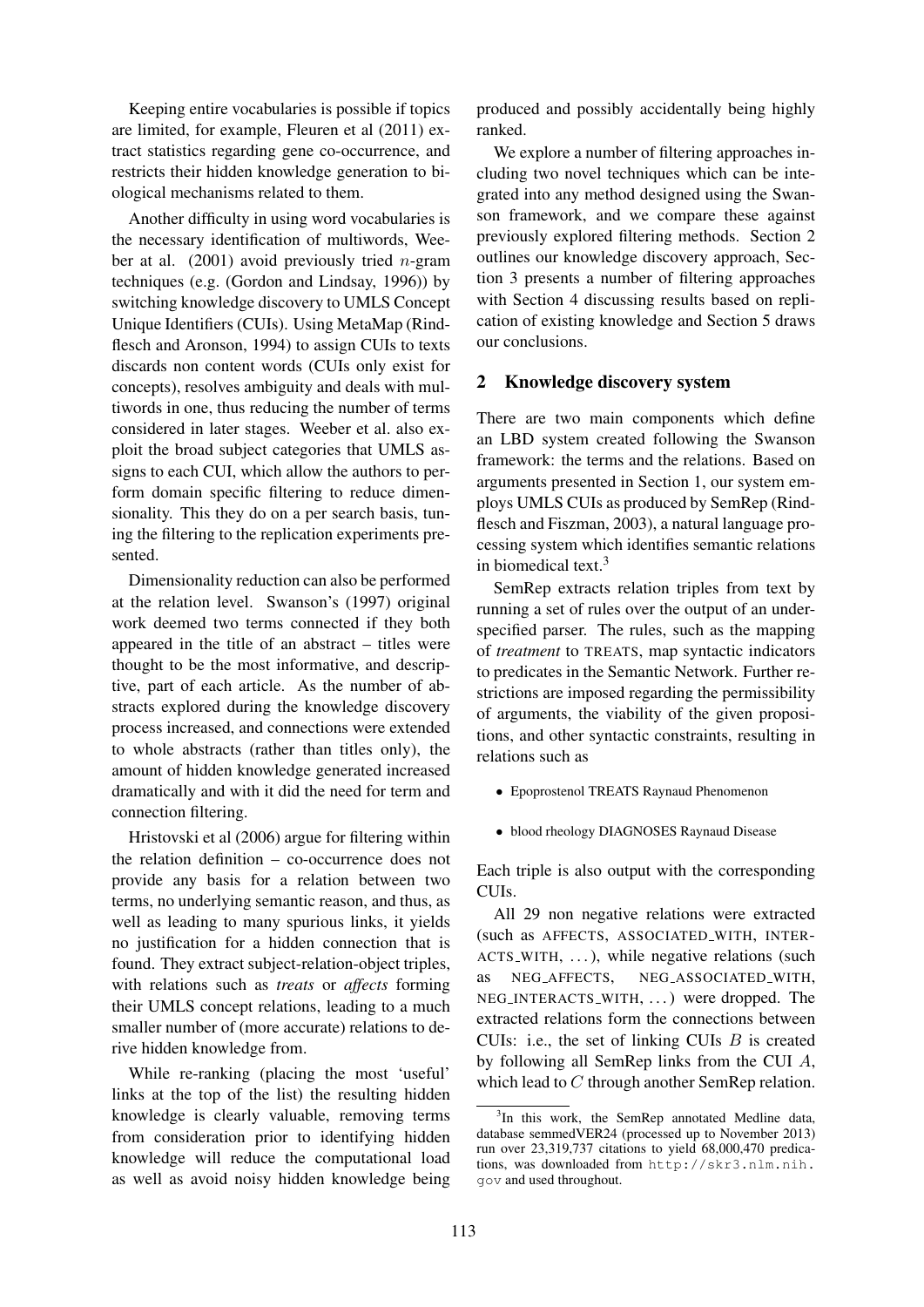### 3 Filtering approaches

While employing CUIs (rather than words) eliminates non content words (thus immediately reducing noise), it does not eliminate CUIs corresponding to *patient*, *week*, *statement* . . . We present, and in Section 4 evaluate (individually and in combination), four filtering approaches of which two are, to our knowledge, completely novel.

# 3.1 Synonyms

While not a filtering method under the usual definition, the identification of synonym CUIs and collapsing thereof results in the reduction of the number of CUIs being used (i.e. the technique filters out some CUIs).

A manual examination of the documents containing CUI C0034734, *Raynaud Disease*, revealed that some of the expected connections were missing and were linked to CUI C0034735, *Raynaud Phenomenon*, instead. The resulting hidden knowledge is greatly affected by the particular CUI chosen as the source term A, yet in this case, the two CUIs are synonymous. The MR-REL related concepts file within UMLS contains pairs of CUIs within related relationships, including the SY (source asserted synonymy) relationship<sup>4</sup>, and CUIs C0034734 and C0034735 appear in the SY relationship in this list. Identifying concepts within the SY relationship has the following advantages:

- Merging such synonyms into classes will allow the retrieval of more hidden knowledge if the multiple synonymous CUIs correspond to the start point, A (as in the case of *Raynaud Disease*).
- There will be potentially more hidden knowledge created if a multiclass CUI is a linking term (as A connected to C0034734 and C connected to C0034735 would not have been found to be connected if these were the only potential overlap).
- Synonymous hidden knowledge (and linking terms) will merge, reducing the amount of knowledge (and terms) to manually explore.

Merging synonyms into single CUI classes reduces the 561,155 CUIs present in UMLS to 540,440 CUI classes.<sup>5</sup>

#### 3.2 Semantic types

The UMLS Semantic Network consists of 133 semantic types, a type of subject category, which is assigned to each CUI. Many of these categories are clearly unhelpful for knowledge discovery (for example, *geographic area* or *language*), and 70 semantic types are manually selected for removal (by examining the basic information about the relation, as well as the structure of the network and the CUIs assigned each semantic type). This removes a further 121,284 CUIs.

#### 3.3 Discarding common linking terms

In some cases, a given CUI is clearly too general to be a useful linking term, but its semantic type contains more specific CUIs which should not be removed. Restricting semantic type filtering based on the depth within the hierarchy is also not a viable option, as UMLS is composed of different hierarchies, each with a different level of granularity and establishing an overall threshold would likely include general terms for some while discarding crucial terms for others. Therefore another approach is needed for these CUIs.

Along the lines of Swanson et al (2006), a stoplist can be built to contain such terms, without over-training for a particular discovery and without the need for manual intervention: we hypothesize that any CUIs which are linking terms more often than others can effectively form a stoplist.

The creation of this stoplist can be performed iteratively:

- 1. Start with an empty stoplist set S.
- 2. Create hidden knowledge based on SemRep connections between CUIs, removing any connections to CUIs in set  $S$  (the hidden knowledge is acquired from Medline articles published between 1865 and 2000).
- 3. Randomly select 10,000 hidden knowledge pairs, identify their linking CUIs, and add any linking CUIs appearing in more than threshold of pairs to S (the value of *threshold* needs to be empirically determined).
- 4. If Step 3 increased the size of S, return to Step 2.

Note that since the training set is not designed for any particular discovery, this should not result in an over trained stoplist.

 $4$ Due to the version of SemRep files used, UMLS 2013AA is employed throughout.

<sup>&</sup>lt;sup>5</sup>Note that other MRREL related relationships were ex-

plored, but completing cycles lead to multiple extremely large equivalence classes.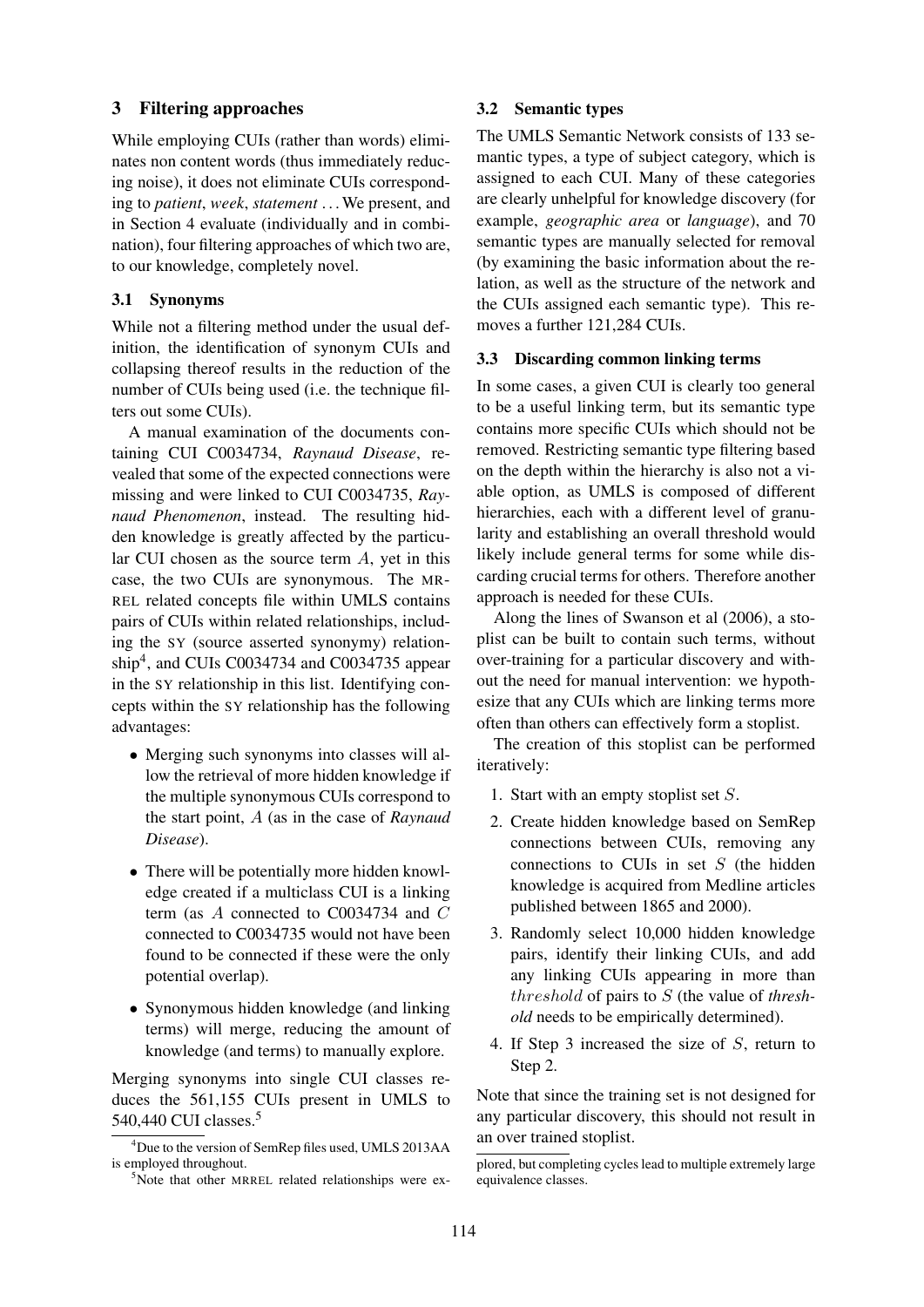#### 3.4 Breaking high frequency connections

The creation of a stoplist will always suffer from omissions and inclusions of CUIs that should not be filtered out in every instance. The last approach is based on a slightly different underlying idea: instead of finding frequently appearing terms, this approach bases its decisions on the number of terms a given term is connected to.

Two CUIs A and B are deemed connected if a (non negative) SemRep relation exists which links them. If A corresponds to a term such as *study* or *patient*, it is expected to be connected to a large number of CUIs. We hypothesize that terms which are so highly connected are likely to be relatively general terms, and so uninformative linking terms.

This gives rise to the following filtering options:

- 1. Break (discard) all connections to CUI A when the  $C(A)$  > threshold.
- 2. Discard the connection between CUIs A and B when  $min(C(A), C(B))$  > threshold.

(Where  $C(A)$  represents the number of CUIs linked to A, and the threshold needs to be empirically determined.)

Method 1 effectively forms a stoplist of highly connected CUIs, but method 2 is different: only connections satisfying the condition are broken while A remains under consideration. This allows filtering method 2 to leave a frequently connected term to be a linking term for a rare term (unlike method 1, which would discard such a term).

#### 4 Results

Swanson's original discoveries (Swanson, 1986; Swanson, 1988) were verified through clinical trials and evaluation of LBD systems often involves replication of these discoveries (Gordon and Lindsay, 1996; Weeber et al., 2001). From literature, we identify seven separate discoveries to replicate (presented with the labels used in Table 1):

- RD: Raynaud disease and fish oil (Swanson, 1986).
- Arg: Somatomedin C and arginine (Swanson, 1990).
- Mg: Migraine disorders and magnesium (Hu et al., 2006).
- ND: Magnesium deficiency and neurologic disease (Smalheiser and Swanson, 1994).
- INN: Alzheimer's and indomethacin (Smalheiser and Swanson, 1996a).
- estrogen: Alzheimer's disease and estrogen (Smalheiser and Swanson, 1996b).
- Ca2+iPLA2: Schizophrenia and Calcium-Independent Phospholipase A2 (Smalheiser and Swanson, 1997).

The same subset of Medline as in each original discovery is employed for replication, and any abstracts containing a direct link between the two terms are removed (note that including these would not have affected the original discoveries as these only used titles) – thus any connections between A and C are necessarily hidden and require at least one linking term.

The Raynaud-fish oil and migraine-magnesium connections are the most commonly replicated discoveries, while the remaining discoveries are rarely explored. For CUI based investigations, this is likely due to the difficulty of selecting a representative CUI for the sought concepts. The second concept in the Schizophrenia and Calcium-Independent Phospholipase A2 connection is particularly tricky: UMLS suggests CUI C1418624 (PLA2G6 gene) as the most likely match, followed by CUI C2830173 (Calcium-Independent Phospholipase A2) as the second most likely. However, neither CUI is found in any relations in the given date range by SemRep. Closer examination reveals that the  $Ca^{2+}iPLA2$  connections in the 1960-1997 Medline range are between CUI C0538273 (PLA2G6 protein, human). Not only does this highlight the difficulty of the replication task, it further motivates the need for a 'synonym' (or related concept) list.

The number of linking terms found between each pair of sought terms is presented in Table 1 (zero linking terms means the connection was not found) for a subset of the filtering results. ST represents semantic type filtering, HF the breaking of high frequency connections (a *min* subscript denoting the version which takes into account connectivity of both CUIs), together with the threshold value, and LT elimination of common linking terms, again with the relevant threshold value.

While the Raynaud-fish oil connection appears to be consistently produced by the system, Table 2 reveals the value of filtering: with no filtering, the two linking terms are pure noise and the connection should not be made. Employing UMLS syn-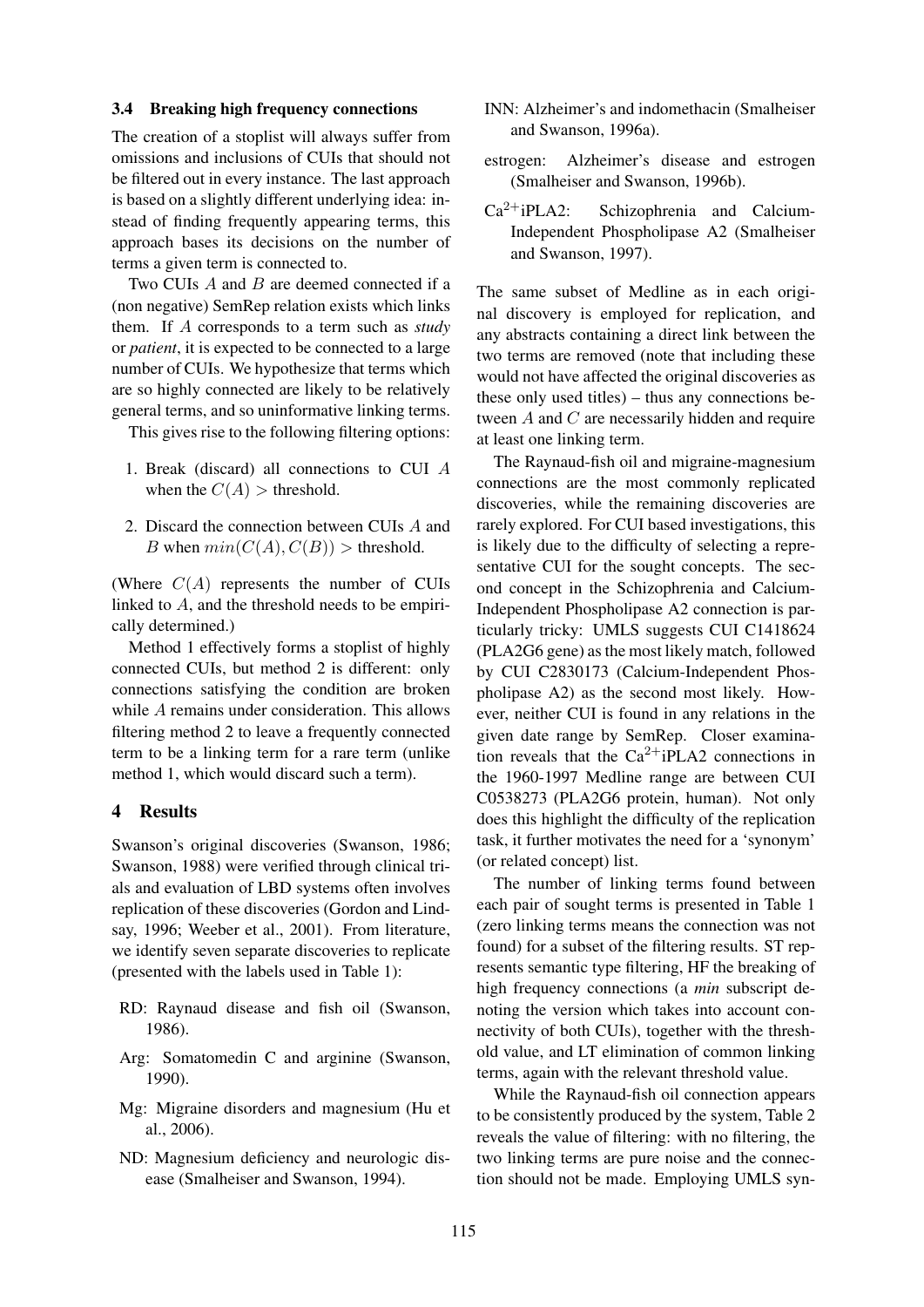|                           | <b>RD</b> | Arg | Mg | ND | <b>INN</b> | estrogen | $Ca^{2+}iPLA2$ |
|---------------------------|-----------|-----|----|----|------------|----------|----------------|
| No filtering              | 2         | 235 | 78 | 98 | 370        | 500      |                |
| Synonyms (Sy)             | 6         | 173 | 58 | 65 | 296        | 415      | 16             |
| Sy & LT-200               | 3         | 145 | 48 | 56 | 265        | $\theta$ | 16             |
| Sy & HF-2900              | 6         | 149 | 56 | 52 | 243        | $\Omega$ | 14             |
| Sy & $HF_{min}$ -900      | 6         | 73  | 22 | 27 | 82         | 164      | 9              |
| Sy & $HF_{min}$ -400      | 6         | 25  | 5  | 8  | 25         | 65       | 8              |
| Sy & ST                   | 4         | 130 | 47 | 43 | 234        | 331      | 13             |
| Sy & ST & LT-200          | 3         | 108 | 41 | 38 | 207        | $\theta$ | 13             |
| Sy & ST & HF-2500         | 4         | 120 | 47 | 38 | 205        | $\theta$ | 13             |
| Sy & ST & $HF_{min}$ -900 | 6         | 73  | 22 | 27 | 82         | 164      | 9              |
| Sy & ST & $HF_{min}$ -400 | 4         | 28  | 6  | 12 | 30         | 73       | 6              |

Table 1: Number of hidden links found during replication

onyms adds genuine linking terms,<sup>6</sup> and restricting by semantic types drops the remaining general terms. Discarding common linking terms finds *antimicrobial susceptibility* to be a frequently used linking term, and it is also dropped. A great advantage of the technique can be seen when connections are made through hundreds of terms – in this case, higher thresholds (and thus more aggressive filtering) can be employed to reduce the number of linking terms to the most promising set. Should these not be sufficient, the threshold can be increased to produce more linking terms and as such, the burden on the user in checking a large number of linking terms when a hidden connection is suspected can be greatly reduced, without sacrificing connections should more be needed.

| Term                         | NF       | Sv | S <sub>V</sub> ST | I T-200  |
|------------------------------|----------|----|-------------------|----------|
| acetylsalicyclic acid        | ×        |    |                   |          |
| antimicrobial susceptibility | $\times$ |    |                   | $\times$ |
| blood viscosity              | $\times$ |    |                   |          |
| brain infarction             | $\times$ |    |                   |          |
| patient                      |          |    | ×                 | $\times$ |
| volunteer helper             |          |    |                   | $\times$ |

Table 2: Linking term analysis for RD

For example, common linking term filtering removes the term *estrogen* from consideration as *therapeutic estrogen* is a commonly used linking term, making the *estrogen-AD* link impossible to find. Linking term frequencies (on a 10,000 pair sample) exceeding values from 50 to 200 (in increments of 50) were tested resulting in the removal of between 1,902 and 227 CUIs. *Therapeutic estrogen* appears in all the lists. Similarly, the CUI is dropped when high frequency connections are broken using the first technique, which is based on stoplists. This highlights the value of the second high frequency connection technique, which only discards particular connections (rather than CUIs) and *therapeutic estrogen* CUI remains a searchable CUI.

As shown, the system replicates most of the previously published discoveries with its main asset being noise reduction: the number of linking terms for a suspected connection (closed discovery) can be greatly reduced to remove spurious connections, with backoffs available to yield more connections should more be required. For novel applications (i.e. open discovery), the technique greatly reduces the amount of hidden knowledge generated from a source term A. For example, the amount of hidden knowledge generated from somatomedin C drops from 82,601 CUIs when no filtering is performed, to 3,005 CUIs with synonym, semantic type and breaking connections with frequency more than 200, which represents a great reduction for a user who is likely looking for a particular type of  $C$  term.

# 5 Conclusions and future work

We present and demonstrate the effectiveness of a number of filtering methods, including two novel techniques based on any LBD system built according to the Swanson framework – one approach based on stoplist methods, but requiring no manual intervention except for a user's selection of a threshold, and the second based on removing connections when these are deemed to be likely to

 $6$ Note that the merging of synonyms is achieved without the need to back off to general classes (e.g. (Srinivasan, 2004)), which have been observed to lead to connections based on "aboutness" rather than producing genuine hidden knowledge (Beresi et al., 2008).